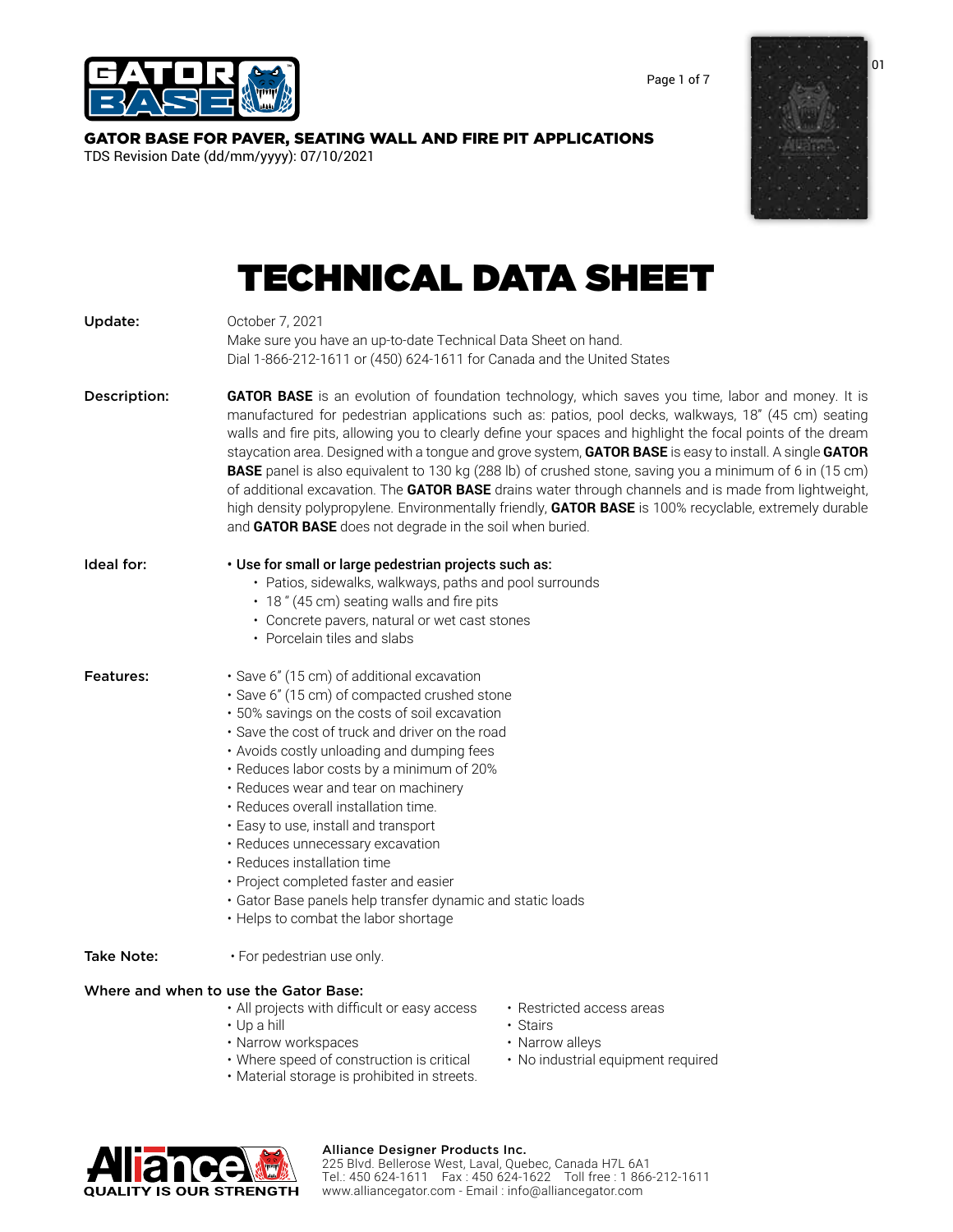

# [GATOR BASE FOR PAVER, SEATING WALL AND FIRE PIT APPLICATIONS](https://alliancegator.com/gator-base/)

TDS Revision Date (dd/mm/yyyy): 07/10/2021



For all of the scenarios shown in these diagrams below: The pavers' or natural stones' height (1 1/8" to 3 1/8" [2,8 to 8 cm]) will determine the total excavation depth.



**DIAGRAM 1 DIAGRAM 2**



Adding 1″ (25 mm) bedding sand layer (C-33 sand or ASTM No.9 stone) on top of the Gator Base is also an accepted installation method.

### **Load Bearing:**

Gator Base is designed to support up to 8 PSI or 1152 lb (522 kg) dynamic loads (in motion). Static loads (permanent charge) must be limited by using a safety factor 4:1 of 2 PSI or 288 lb (130 kg) per cubic foot of area including height. Seating wall or fire pit up to 18" (45 cm) high and 12" (30 cm) depth and pavers can be installed on the Gator Base as long as all organic matter is removed under the Gator Base.



Overlay application According to ICPI Tech Spec #10, to allow for water evacuation, there must be a 2" (5 cm) drainage hole filled with 1/4" or 3/8" (6 mm or 9 mm) clean stone every 10' (3 m) starting at the lowest point.

For an overlay application over a concrete base, use crushed stone to raise the final level.



**DIAGRAM 3 DIAGRAM 4**

Raising the level for a Gator Base application For a traditional application over compacted soil and Gator Fabric GF 4.4, use crushed stone to raise the final level.

### **SEATING WALLS, FIRE PITS OR PAVERS APPLICATIONS:**

When constructing a seating wall or fire pit, the Gator Base should extend the perimeter at least 12" (30 cm) beyond the outside edge of the blocks (diagram 5) and 6" (15 cm) when installing pavers (diagram 7). Secure th[e Gator Edge t](https://alliancegator.com/gator-edges-and-fasteners/gator-edge-rigid-flex/)o the sides of the seating wall blocks or pavers with [Gator Base screws](https://alliancegator.com/gator-edges-and-fasteners/gator-base-screws/) at every second hole to prevent any lateral movement. If you are building a freestanding seating wall, the Gator Base should protrude 12" (30 cm) from all sides of the seating walls and secured front and back with Gator Edge and Gator Base Screws (diagram 6).



#### Alliance Designer Products Inc.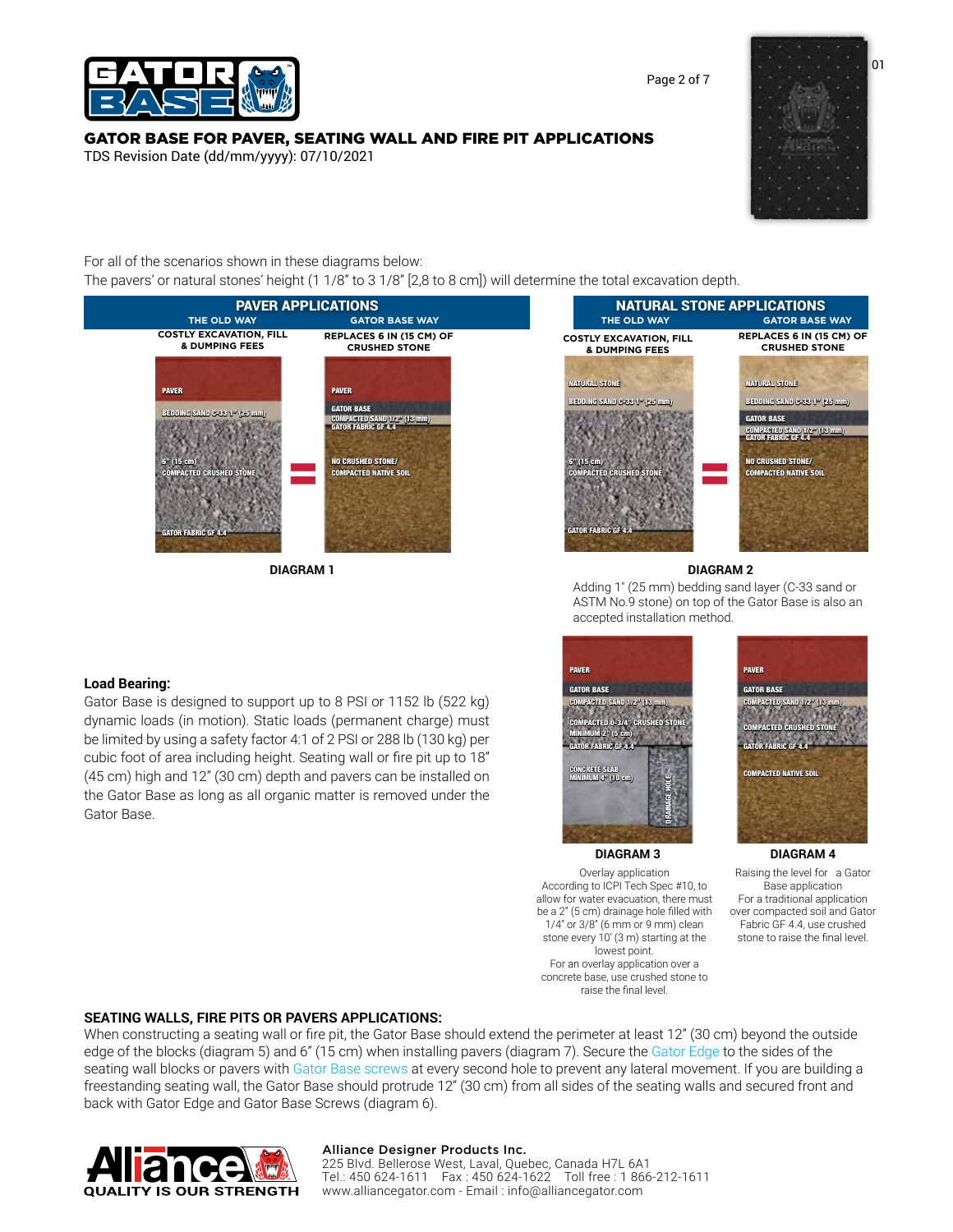

Page 3 of 7

# [GATOR BASE FOR PAVER, SEATING WALL AND FIRE PIT APPLICATIONS](https://alliancegator.com/gator-base/)

TDS Revision Date (dd/mm/yyyy): 07/10/2021



# **FIXING GATOR EDGE FOR SEATING WALLS AND PAVERS ON GATOR BASE**



# **GATOR BASE LOAD CAPACITY**

- Gator Base **dynamic** (in movement) load limit: 8 psi. or 1152 lb/sq.ft. (522 kg/30 cm2 )
- Gator Base **static** (permanent) load limit (4:1): 2 psi. or 288 lb/sq.ft. (130 kg /30 cm2 ) of surface including height.
- Cubic value of concrete: 1 cubic foot is equivalent to 150 lb (68 kg).
- Seating wall or fire pit 18 in (45 cm) high x 12 in (30 cm) deep x 12 in (30 cm) wide =1.5 ft<sup>3</sup> (0.425 m<sup>3</sup>).
- 1.5 ft<sup>3</sup> x 150 lb / ft<sup>3</sup> of the wall = 225 lb (102 kg)



#### Alliance Designer Products Inc.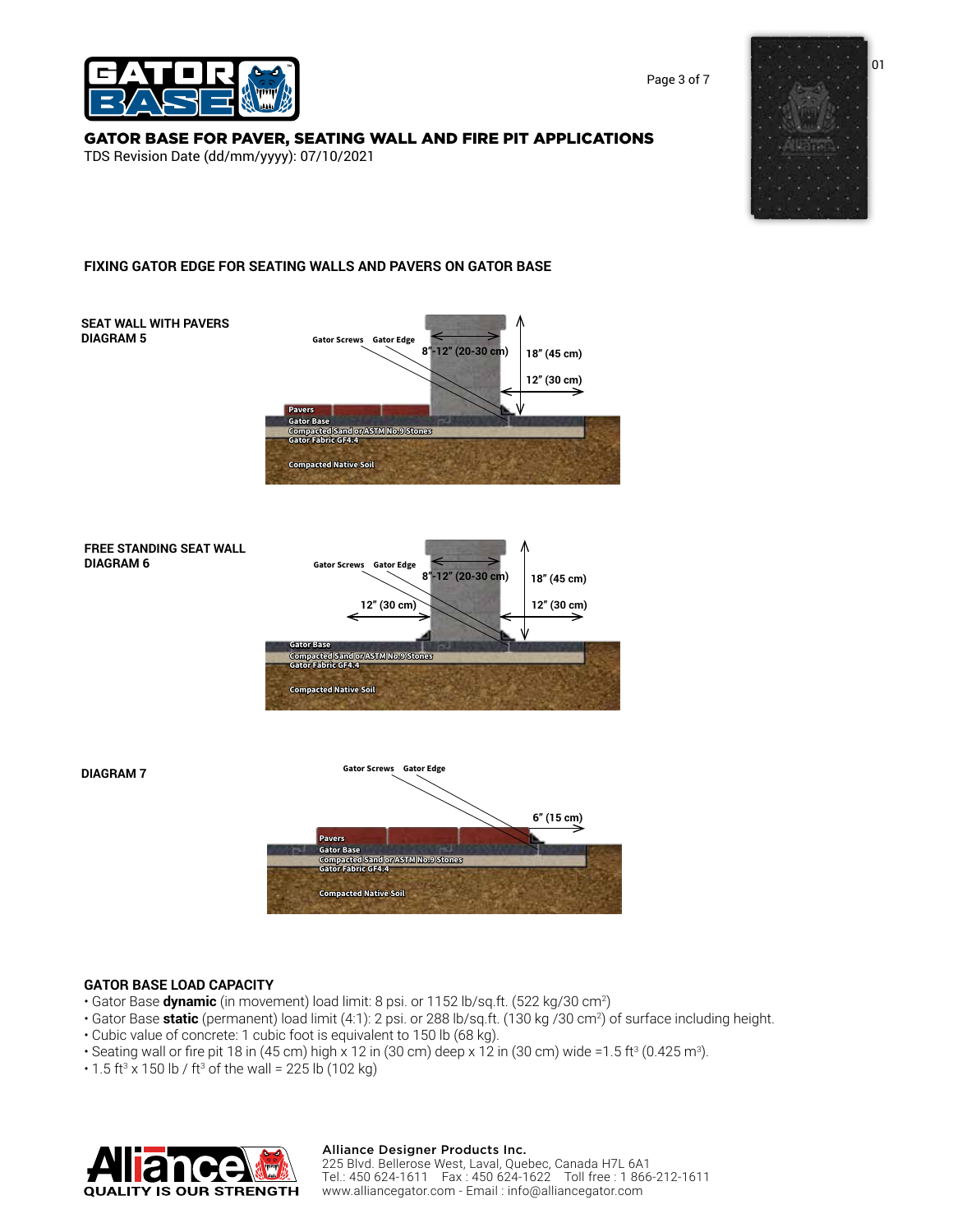

# [GATOR BASE FOR PAVER, SEATING WALL AND FIRE PIT APPLICATIONS](https://alliancegator.com/gator-base/)

TDS Revision Date (dd/mm/yyyy): 07/10/2021

# **GATOR BASE FIRE PIT INSTALLATION OPTIONS**

**When building a fire pit, the important thing to remember is to provide a thermal barrier between the Gator Base and the heat source, as shown in the options below.**

# **DIAGRAMS 8**



# **Option 1**

- Regular Gator Base foundation (Diagram 1)
- Paver thickness ensuring 1<sup>st</sup> thermal barrier
- A minimum air gap of 4" (10 cm) under the fire bowl ensures a 2nd thermal barrier
- Metal fire bowl insert

# **Option 2**

- Regular Gator Base foundation (Diagram 1)
- Paver thickness ensuring 1<sup>st</sup> thermal barrier
- Refractory brick 2nd thermal barrier on the sides and the base

# **Option 3**

- Regular Gator Base foundation (Diagram 1)
- Paver thickness ensuring 1<sup>st</sup> thermal barrier
- $\cdot$  4" (10 cm) 2<sup>nd</sup> thermal barrier sand

# **Option 4**

- Fire pit built directly on Gator Base foundation
- Thermal barrier created using 8'' (20 cm) of sand over the Gator Base



# Alliance Designer Products Inc.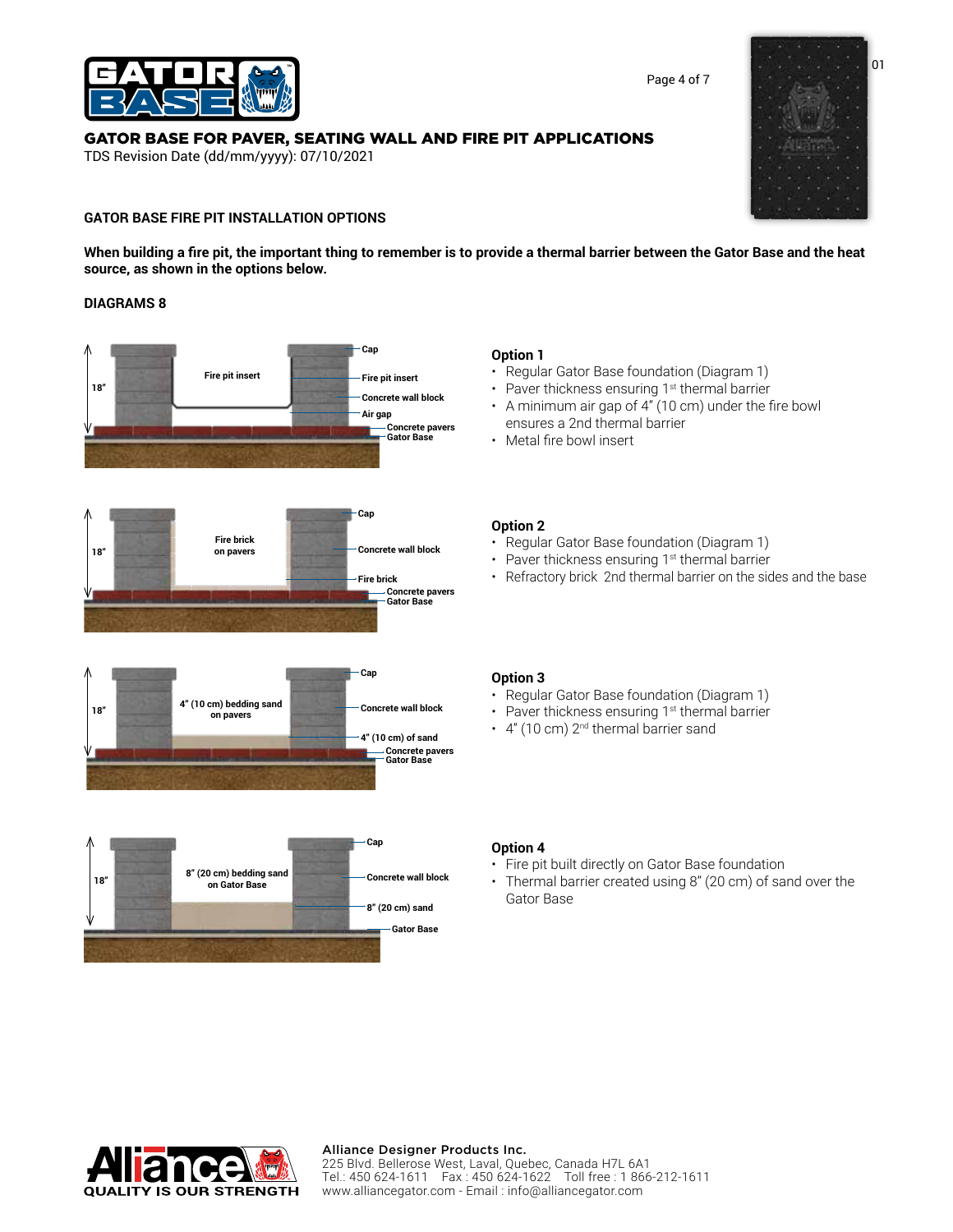

# [GATOR BASE FOR PAVER, SEATING WALL AND FIRE PIT APPLICATIONS](https://alliancegator.com/gator-base/)

TDS Revision Date (dd/mm/yyyy): 07/10/2021



Page 5 of 7

# **INSTALLATION INSTRUCTIONS:**

PLEASE FOLLOW ICPI TECH SPEC 2 & 9 SPECIFICATIONS FOR COMPACTION REGULATIONS



# STEP 1 • Excavation for the Gator Base installation

Factors to consider when excavating - The total depth required will be determined by adding the thickness of the **Gator Fabric 4.4**, compacted sand or stone (ASTM No.9) (19mm [3/4 in]) ), **Gator Base** (19 mm [3/4 in]) and paver, slab, stone or porcelain tile. Excavate 15 cm (6 in) wider than the perimeter of the paved surface or 30 cm (12 in) when building a seating wall or fire pit. Use a shovel or excavator to complete the excavation. Before excavating, consult with local utilities to avoid damaging any buried pipes or wires.

### STEP 2 • Leveling and compacting of the soil

A • After excavation, level the surface with a rake or shovel. Plan a 2% slope from any structure, especially a house. B • To compact the soil densely, use a vibrating plate or hand tamper in confined areas. The surface should be as smooth as possible; Using a pipe, check by rolling it over the compacted surface to check that there are no protrusions or hollows of more than 3/8″ (1 cm). Using string, spikes and a level (attach the string to the spikes), proceed with the leveling in order to ensure a 2% slope. Once the ground leveling is complete, carry on to step 3.

### STEP 3 • Add Gator Fabric GF4.4 and compact the sand

A • Cover the excavated area and sides wit[h Gator Fabric GF4.4.](https://alliancegator.com/gator-grids-fabrics/gator-fabric-gf4-4/) B • Spread an even layer of sand (3/4″ [19 mm] thick) over the Gator Fabric GF4.4. The use of stone in the size of ASTM No.9 is also an accepted method of installation. No compaction is needed. To ensure the uniformity of the bi-axial thickness of the sand or the ASTM No. 9 stone, use 2 pipes of 3/4″ (19 mm) spread 4 ft to 6 ft (1.2 to 1.8 m) apart on the Gator Fabric GF4.4. Spread the sand or stone between the pipes. Using a plank, level the fill against the pipes. After removing the pipes, fill in the hollows. Keep in mind that the sand leveling and compaction step are the last step before installing the Gator Base.  $C \cdot$  Using a hand tamper or vibrating plate, moisten the sand and compact the filling sand to a thickness of 1/2" (13) mm). The surface should be smooth. This will represent the mirror of the finished product.

### STEP 4 • Install the Gator Base

Cover the entire excavated surface with the **Gator Base** (the excavation and the Gator Base should be 6" [15 cm] wider on each sides of the final line of pavers or 12" (30 cm) for a seating wall or fire pit.) Lay the **Gator Base** units in an alternating (staggered) pattern and ensure they lock together perfectly, and remain stable while installing the selected stone or paver. With the help of a utility knife, eliminate visible curves or excess salient angles.

### STEP 5 • Install Pavers, Blocks and Gator Edge

Place the pavers or blocks (seat wall, fire pit) directly on the **Gator Base** according to the chosen pattern. (Adding a 1/2 in (13 mm) of bedding sand C-33 on to the surface of the **Gator Base** is also an accepted method for pavers.) Slide the pavers in place. Make sure the **Gator Base** protrudes 6" (15 cm) on either side of the paving area or 12" (30 cm) for your seating wall or fire pit (See Diagram 5-6-7). Install the **[Gator Edge](https://alliancegator.com/gator-edges-and-fasteners/gator-edge-rigid-flex/)** on the **Gator Base**, firmly against the pavers or blocks. Thread a **[Gator Base Screw](https://alliancegator.com/gator-edges-and-fasteners/gator-base-screws/)** every second hole to maximize the lateral support provided by the **Gator Edge**. For a fire pit installation, follow the steps and options for installing a fire pit on **Gator Base** (Diagram 8).



# Alliance Designer Products Inc.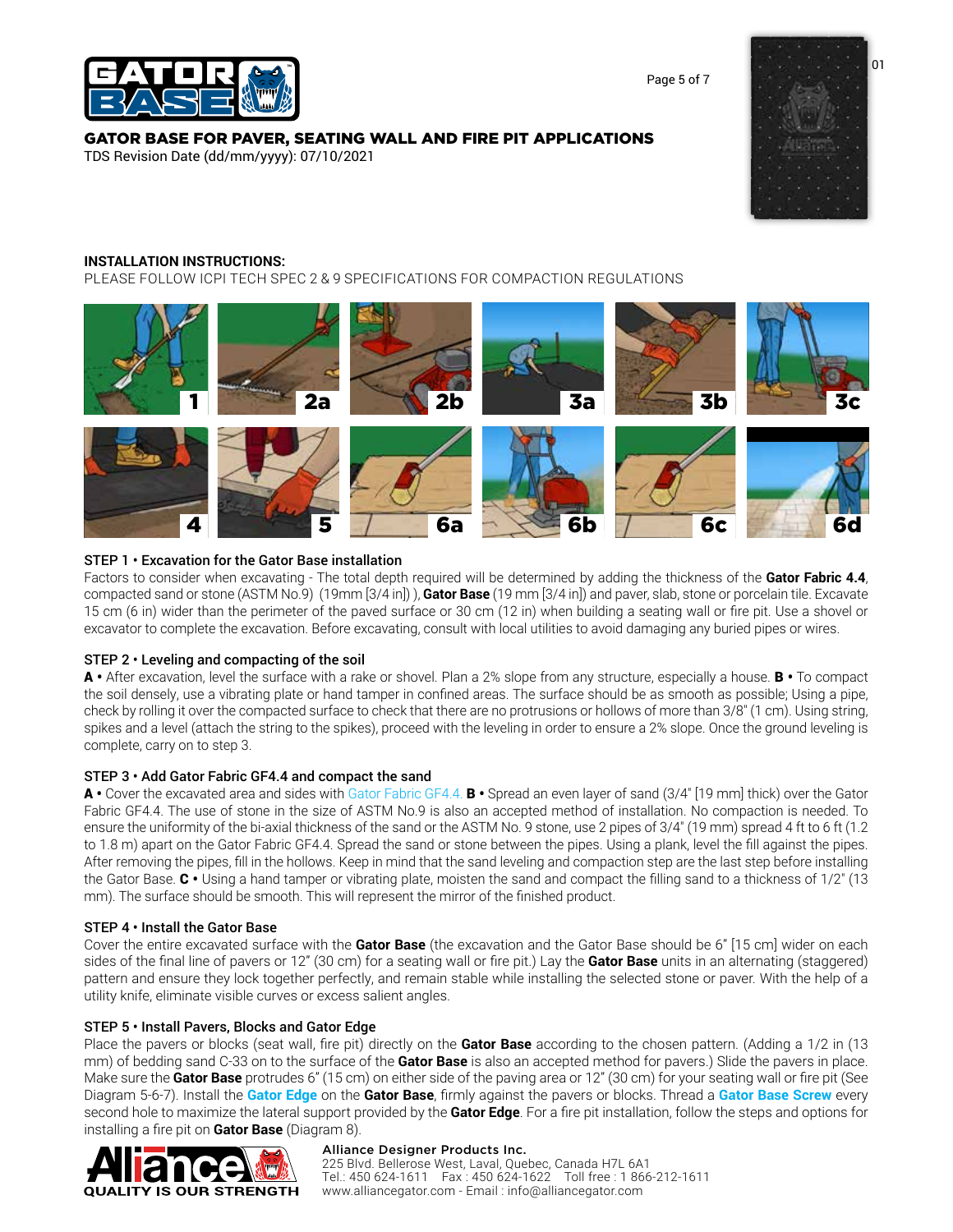Page 6 of 7



# [GATOR BASE FOR PAVER, SEATING WALL AND FIRE PIT APPLICATIONS](https://alliancegator.com/gator-base/)

TDS Revision Date (dd/mm/yyyy): 07/10/2021



# **INSTALLATION INSTRUCTIONS: (CONT.)**

# STEP 6 • Applications of GATOR MAXX G2 (new paved surface)

A Spread the **[GATOR MAXX G2](https://alliancegator.com/gator-jointing-material/gator-maxx-g2/)** using a hard-bristled broom. Make sure the joints are completely filled with **GATOR MAXX G2**. No other material should be in the joints. Leave a coat of **GATOR MAXX G2** on the surface for better compaction and joint consolidation results from **GATOR MAXX G2**. • B Using a vibrating plate or roller, slide the **GATOR MAXX G2** into the paver joints. It is recommended to use a rubber or urethane protective pad. A roller compactor is preferable in the case of slabs. Fill the paver joints up to 3 mm (1/8") from the top of the paver edge or 3 mm (1/8") below the chamfer. It is recommended to compact in alternating directions to prevent air bubbles or voids in the joints. Repeat steps A and B to make sure the joints are well filled and compacted. Filling narrow joints requires more care. • C Sweep excess **GATOR MAXX G2** off the paved surface, first with a hard bristle broom, then with a soft bristle broom. Check that there is 3 mm (1/8 in) of the edge or 3 mm (1/8 in) under the chamfer of the **Gator MAXX G2** Polymeric Sand Pavers. • **D** Activate **GATOR MAXX G2** by watering 3 m<sup>2</sup> (30 ft<sup>2</sup>) for 30 seconds, starting at the lowest point.



#### GATOR BASE APPLICATION

# **GATOR MAXX G2 application steps (existing paved surface)**

If the **GATOR MAXX G2** replaces an existing joint material, the existing material must be completely removed from the joints and the pavers must be completely dry before applying the **GATOR MAXX G2**. Follow steps A through D of **GATOR MAXX G2**  applications for new paved surface.

| <b>Material Type</b>                                                         | Expanded Polypropylene (EPP)                               |                 |  |
|------------------------------------------------------------------------------|------------------------------------------------------------|-----------------|--|
| <b>Material Thickness</b>                                                    | $(0.75 \text{ in})$ 19 mm                                  |                 |  |
| <b>Material Density</b>                                                      | 3.43 lb / cubic ft 55 grams / liter                        |                 |  |
| <b>Part Format</b>                                                           | Edge Interlocking Tongue & Groove                          |                 |  |
| <b>Part Size</b>                                                             | 6 sq ft (0.55 sq.m.) per panel paver bearing surface       |                 |  |
| <b>Part Dimensions</b>                                                       | Overall usable surface dimensions: 5.79 sq ft (0.54 sq.m.) |                 |  |
| <b>Part Weight</b>                                                           | 1.32 lb (0.6 kg) per panel                                 |                 |  |
| <b>Tensile Strength</b>                                                      | 101.5 psi (699 kPa)                                        | <b>ISO 1798</b> |  |
| <b>Tensile Elongation</b>                                                    | 11%                                                        | <b>ISO 1798</b> |  |
| <b>Vertical Permeability</b>                                                 | >100 inches/hour 254 cm / hour                             | EN 12616        |  |
| <b>Thermal Expansion</b> Per 1°C change                                      | $0.003$ in / ft $(0.25$ mm / m)                            | <b>ISO 4897</b> |  |
| <b>Compression Set-Static load</b><br>(50% strain, 22hrs. 23°C after 24 hrs) | 38%                                                        | ISO 1856c       |  |
| <b>Thermal Resistance</b> R Value (per inch thickness)                       | 3.6 per in (25 mm)                                         |                 |  |
| <b>Microbiological / Chemical Resistance</b><br>Chemical resistance          | No detrimental effects                                     |                 |  |



# Alliance Designer Products Inc.